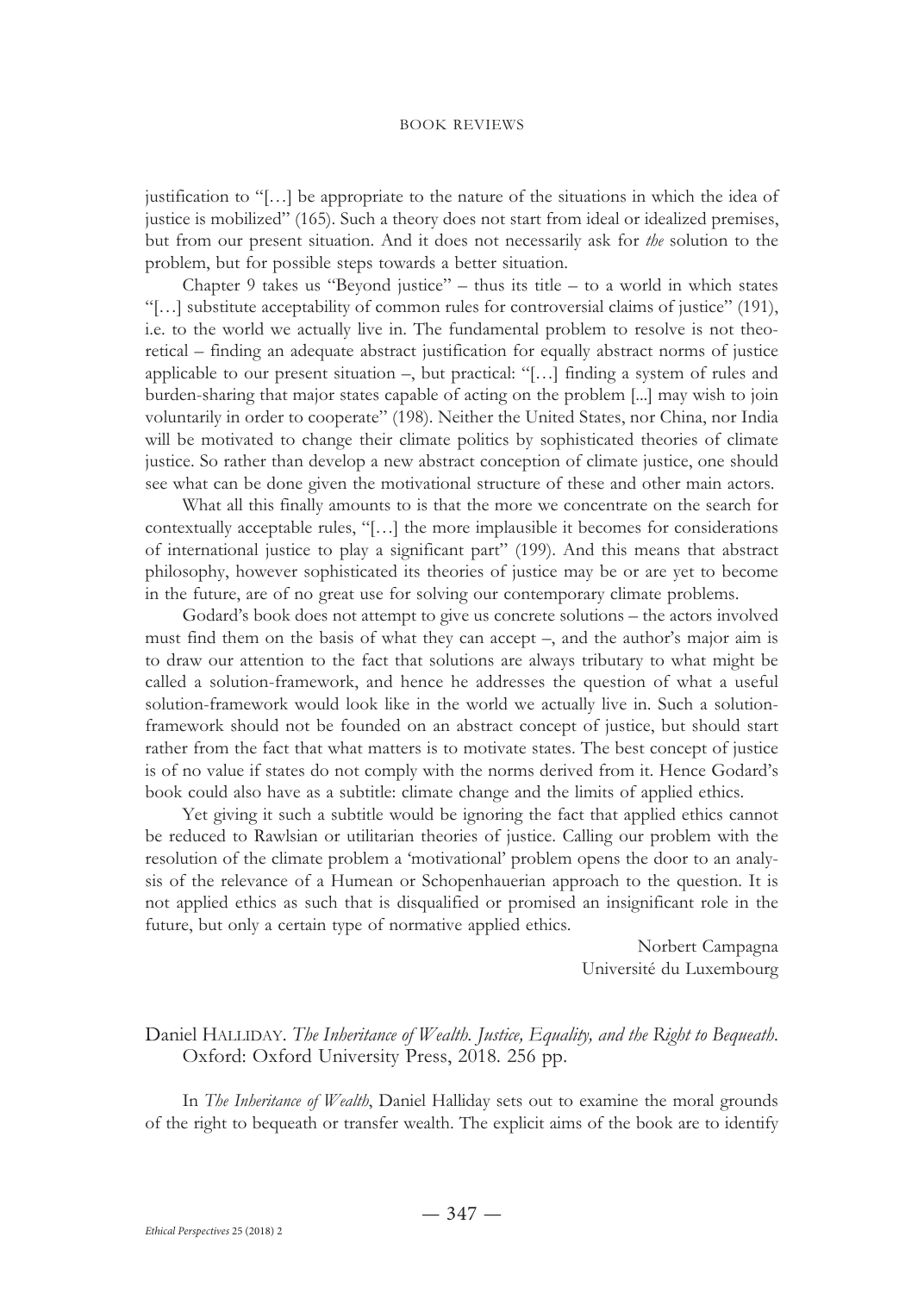the conditions under which inherited wealth undermines social justice, and to shed light on some long-standing theoretical disagreements between competing theories of social justice, especially egalitarianism, utilitarianism, and libertarianism. The main argument is that inherited wealth causes and maintains economic segregation, which leads to an unjust society in which certain groups possess arbitrary enjoyment of privilege and status compared to other groups. Halliday argues that the accumulation of wealth over time is one among many mechanisms that cause and maintain these group differences. The proposed way forward is to revive an old but underappreciated tax policy, namely the Rignano scheme. This scheme makes inheritance taxation progressive over time, meaning that 'old' wealth is taxed at a higher rate than 'young' wealth. Halliday argues that the Rignano scheme is a more effective and just institution for limiting the accumulation of wealth over time and fighting economic segregation than other more common tax policies.

This eight-chapter book can be divided into three parts. The first part reconstructs various arguments on inheritance and bequest in the early liberal and utilitarian traditions. This topic, however, has been covered extensively, and indeed more thoroughly, in the philosophical literature so a specialist reader will not find much new here. This analysis is followed by an illuminating reconstruction of Rignano's views on taxation and a discussion of some of his early critics, which has attracted much less attention in contemporary political philosophy.

The second part, which consists of Chapters 4-6, forms the book's argumentative core. Chapters 4 and 5 spell out the egalitarian commitments underlying Halliday's claim that economic segregation violates egalitarian values. In Chapter 4, Halliday offers a range of arguments to show that some influential luck egalitarian positions cannot give a satisfactory account of how to regulate inheritance and the right to bequeath. In Chapter 5, Halliday turns to relational egalitarianism and argues for an egalitarian account that combines relational egalitarian and luck egalitarian elements. He argues that the concern for brute luck which luck egalitarians put at centre stage in thinking about justice is wrong to target the mere fact of receiving an inheritance. There is, Halliday argues, nothing morally objectionable about receiving a small inheritance even though this is a matter of brute luck (77-78). Rather, Halliday forcefully argues that egalitarians must point out the effects of being born into an economic group whose privileges are maintained in part by large flows of inherited wealth, which is the relevant kind of 'brute luck' egalitarians should focus on in the context of inheritance and the right to bequeath (110-112). Halliday rightly stresses that understanding brute luck in terms of being born as a member of a certain social group can help us interpret some crucial claims in luck egalitarianism. However, while he claims that this argument *combines* luck egalitarian and relational egalitarian concerns, what he actually shows is that luck egalitarians and relational egalitarians can both *agree* on this claim. Halliday explicitly employs the latter strategy in a later argument in the book where he argues that at least some libertarians have good reasons to defend the Rignano scheme even though they do not share Halliday's egalitarian commitments (171-176). In general, it is not always clear whether Halliday wants to argue that certain positions are forced to accept certain conclusions about inheritance, or that they are forced to change their underlying normative assumptions.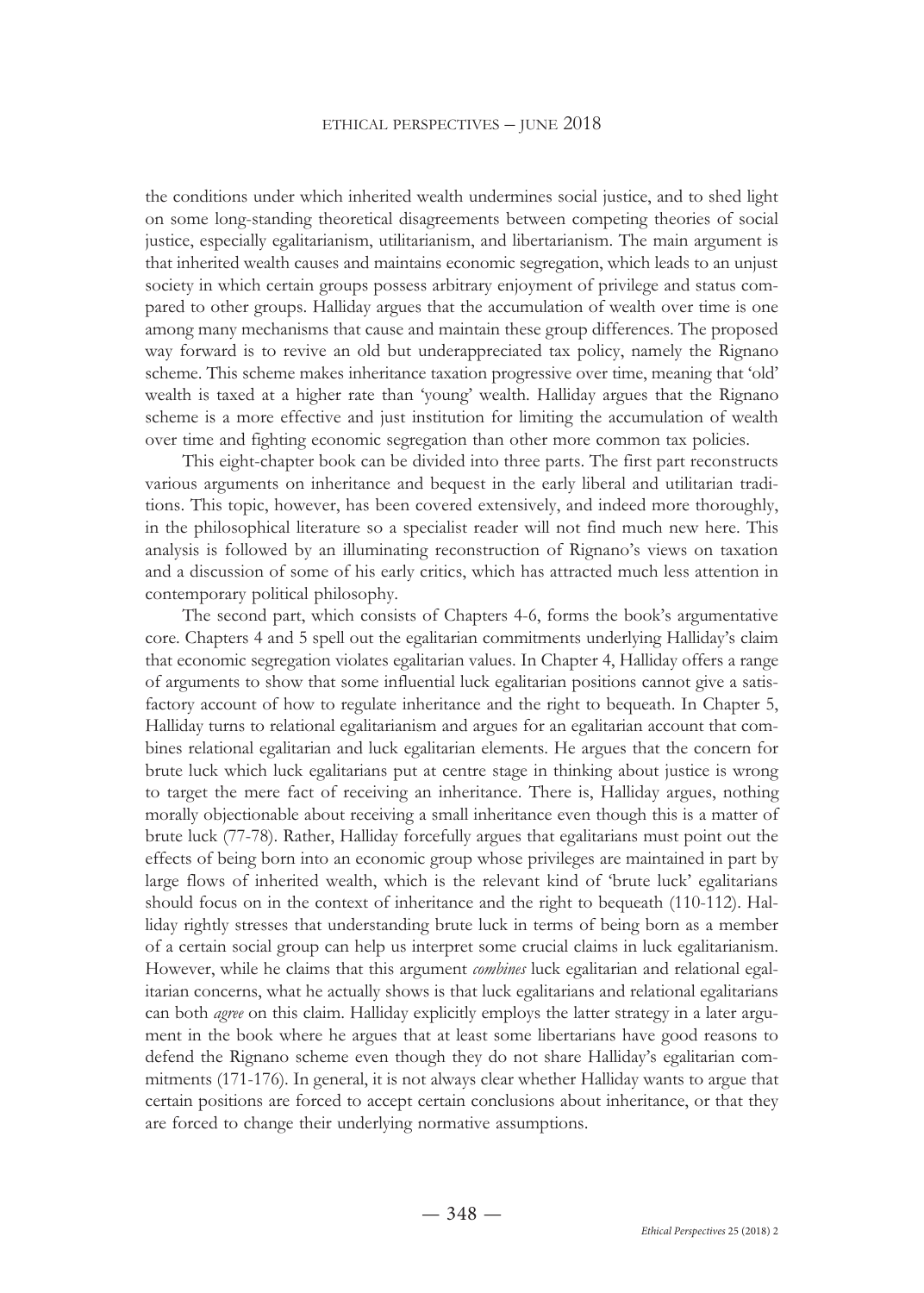## book reviews

The rest of Chapter 5 is devoted to one of the core concepts of the book: economic segregation. Economic segregation occurs when an individual's life prospects and social status depend on her membership of a group that possesses greater wealth than other groups. The crucial point of the argument is that wealth attracts nonfinancial capital, including social capital (i.e. "valuable knowledge and opportunities" [107]) and cultural capital (i.e. "behavioural norms or dispositions" [107]). The differences in access to nonfinancial capital that comes with being a member of specific social groups causes and maintains economic segregation.

Halliday's discussion in Chapter 6 of the philosophical and sociological literature on how the family plays a pivotal role in maintaining economic segregation are among the best parts of the book. The crux of his analysis is that it is the accumulation of wealth over time that leads to an unfair distribution of access to nonfinancial capital, and that the family plays a pivotal role in transferring these privileges from one generation to the next. Crucial here is his claim that someone's accumulation of nonfinancial capital is not the result of one transaction from parent to child but can be the result of the history of inheritance flows higher up in the family tree (140). This latter claim is developed in the rest of Chapter 6, which aims to show that inequalities in wealth replicate and may even increase over time. Combined with some arguments of how wealth attracts nonfinancial capital, this sets the stage for the Rignano scheme as morally superior to other taxation policies.

The third and final part of the book starts with a discussion of some possible libertarian lines of argument for and against inheritance tax. This discussion, though interesting, is not very in-depth, and comes across as a bit too late given that the book's core arguments have already been defended. What it does show is that even without egalitarian foundations the Rignano scheme may have merit over more common tax policies. The eighth and final chapter focusses on institutional design in relation to the Rignano scheme as well as how tax policies could be designed to counter issues such as non-compliance. However, it is precisely in giving a more specified account of the Rignano scheme that the book does not really deliver. Halliday himself notes that the "[…] question of age sensitivity as a feature of wealth transfer taxation […] deserves more of an extended philosophical examination than it has so far had in the literature" (194). I fully grant that this is true, and Halliday does much to show why such an examination may be fruitful, but it is precisely this examination that I had hoped Halliday would have done more thoroughly. Especially in his discussion about actual institutions, Halliday seems hesitant to propose concrete institutional changes. A discussion of, for example, one or two case studies would have been valuable in Halliday's defence of the Rignano scheme.

This book length discussion of inheritance tax is a welcome and necessary step in moving the underdeveloped academic debate about taxation and inheritance forward. While the book is clearly written and develops interesting arguments and proposals in a structured and mostly convincing way, its main strength lies in showing where the conflict and normative issues lie rather than in developing a mature theory of just taxation or proposing concrete measures at the level of institutional design. In proposing